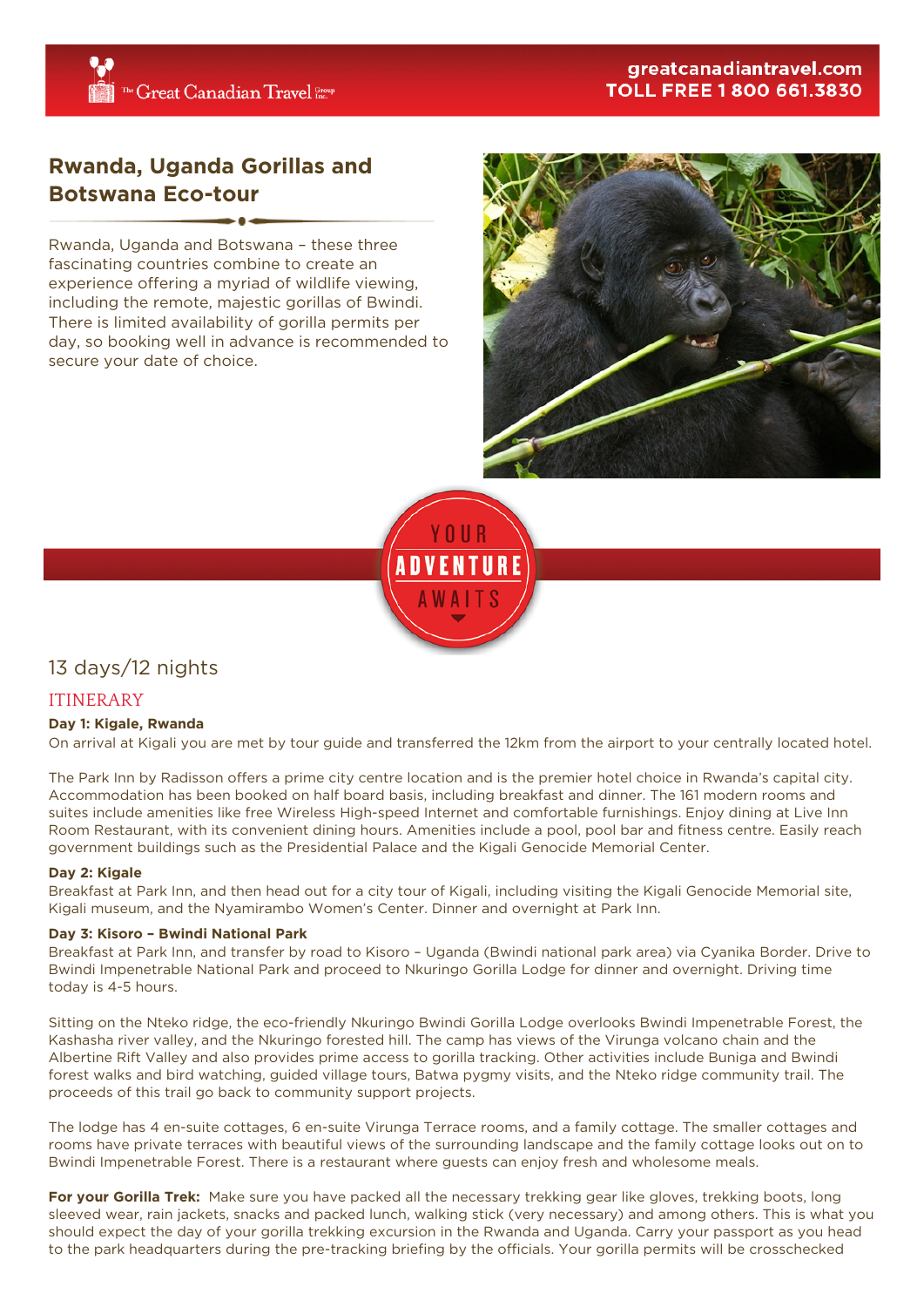with your passports to confirm whether you are the right owner of the permit.

### **Day 4: Bwindi Impenetrable National Park**

Early morning breakfast at Nkuringo Gorilla Lodge, then a short drive takes you to the National Park offices by 8:00 AM for pre-Gorilla trekking briefing.

After a quick briefing by your guide on safety measures and what to expect during the day, including all the do's and don'ts while with mountain gorillas, you will be separated in groups of 8 people maximum and assigned one gorilla family to trek. Rwanda has 10 gorilla families / groups while Uganda has 12 gorilla families in the 4 tracking regions in Bwindi national park and 1 gorilla family (Nyakagezi group) in Mgahinga Gorilla National Park.

Your tracking group will be transferred to the starting point of your gorilla family trek. Please note that gorilla family allocations depend on your interests, fitness level and age. Gorilla trekking can be strenuous and a certain level of fitness is required. Trekking can take from 30 minutes to three quarters of the day so you need to be prepared for both possibilities. Each gorilla tracking group will have a main guide and two scouts who carry AK-47 guns, one walking in front and another behind the group. The reason for armed scouts is for protection in the forest against wild elephants or angry, wild gorillas. The scouts are trained to fire shots into the air first in order to scare away the animals. But this is only done on rarest occasions. when all other options like hiding away from the dangerous animals have been done. However, the policy of the National Parks is to be safe rather than sorry.

The forest is verdant, humid and somewhat light and there are no discernible trekking paths. The terrain is full of hills and steep volcano slopes; where you will be required to pull yourself up steep grades by grasping onto branches, plant roots, bushes and more. Follow the lead of the guide as to the best path and form to take. You can have a short break during a long trek in order to relax and refresh. It is also advisable that you carry some energy giving snacks and bottled mineral water to quench your thirst and give you more energy in case of extensive gorilla tracking. There is the option to hire a porter for your day pack before heading out onto the trail.

You guide will try to provide information about trees, birds and other wildlife in the forest until you reach a given family of gorillas. You will be allowed only one hour of photography and observing mountain gorillas as they go about with their daily day activities and then trek back to the park headquarters to receive your certificates. Lunch will either be a packed lunch or taken back at the lodge.

Being wild animals in their natural habitat, seeing these gorillas easily is not be guaranteed, as they tend to move as far as necessary in search of food. Even those which are allocated to the physically fit and energetic tourists, that are always regarded as strenuous to track, may turn out to be easily tracked on a particular day. Gorilla tracking experience in Uganda are both interesting and unpredictable!

Dinner and overnight at your Nkuringo Gorilla Lodge.

#### **Day 5: Kigale**

Breakfast at Nkuringo Gorilla Lodge and then transfer back to Kigali, with a possible visit to Iby'Iwacu Cultural Village en route. Iby'Iwacu village is located around Parc National des Volcans in Nyabigoma, Kinigi, Musanze District, Northern Province Rwanda. Iby'Iwacu Cultural Village is committed to showcasing the ways of living, traditional lifestyles and dances to tourists.

Dinner and overnight at Chez Lando Hotel. The quaint garden-style hotel is located just five minutes from Kigali International Airport.

#### **Day 6: Kigale – Johannesburg**

After breakfast transfer to the airport for your morning flight to Johannesburg. While not included in the tour price we will book the flight for you to ensure the whole group travels together. The airfare cost will be quoted to you as an additional charge to be added to your package price and collected at the time of your deposit. You are free to book your own accommodation in Johannesburg or we can book you in at the Holiday Inn, Johannesburg Airport. This hotel offers free airport transfers and offers double rooms at approximately CA\$130/night, breakfast included.

#### **Day 7: Johannesburg – Maun – Kwara Camp, Botswana**

After breakfast transfer to the airport for your late morning flight to Maun, Botswana. While not included in the tour price we will book the flight for you to ensure the whole group travels together. The airfare cost will be quoted to you as an additional charge to be added to your package price and collected at the time of your deposit.

You are met on arrival at Maun airport and transferred by light aircraft to Kwara Camp, where you will stay for 3 nights in tented rooms with en-suite, on an all-inclusive basis (excluding premium, imported alcohol). Enjoy an afternoon high tea and a late afternoon game drive today.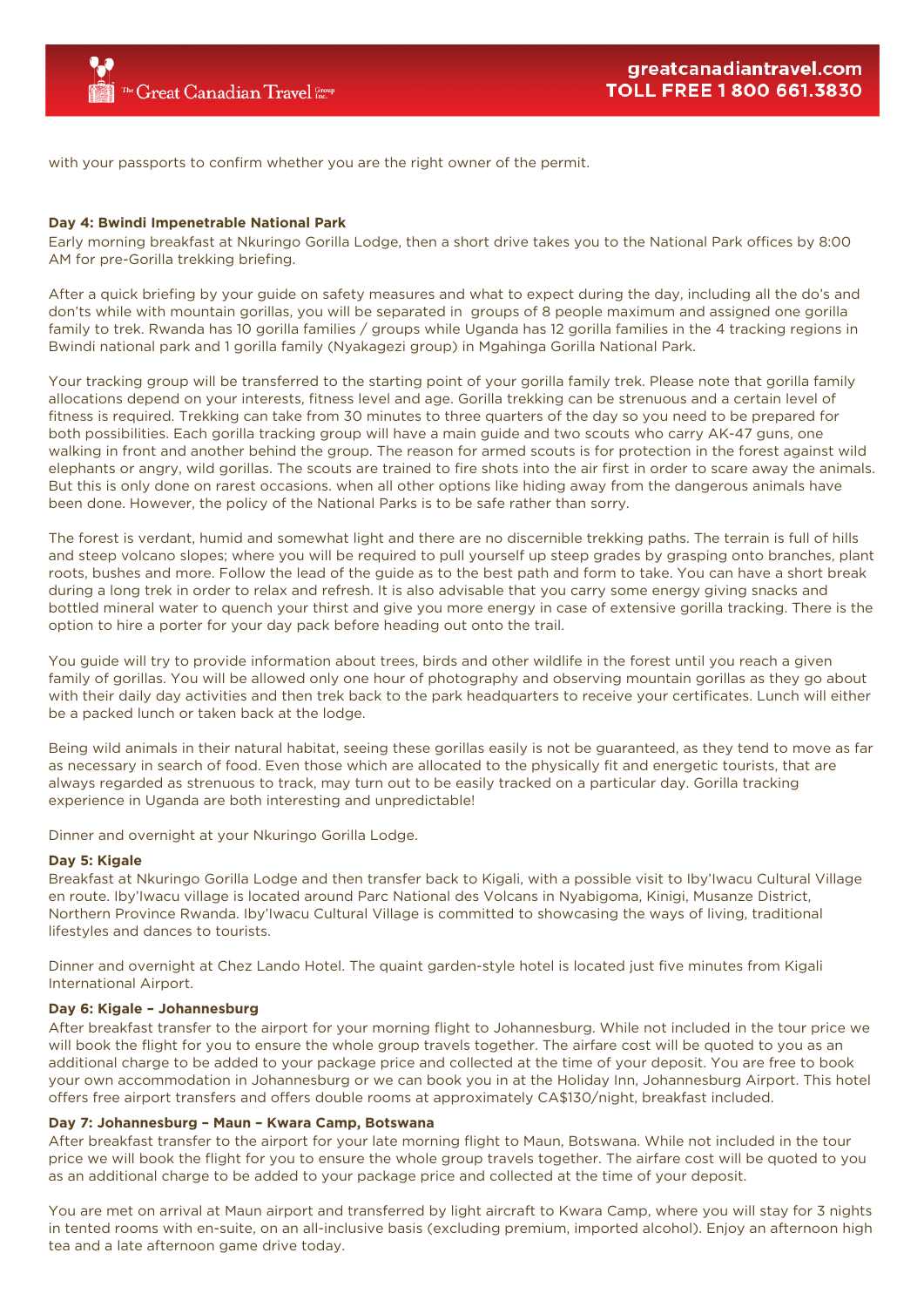Kwara Camp is in the remote northern part of the Okavango Delta within the private Kwara concession. The camp fronts onto a huge floodplain, adjacent to the permanent water of the Delta and is backed by extensive bush. It is a wilderness area more than 1,700 square kilometres, bordering the Moremi Reserve. Kwara encompasses a wide diversity of habitats, ranging from the clear Delta waters with reed-lined lagoons and channels, to open grasslands, mopane woodlands and palm-fringed islands. The 8 luxury safari-style tents are built on raised decks, within a grove of huge and ancient African Ebony trees. Each tent has its own viewing deck, private en-suite facilities including hot and cold running showers, flush toilets and modern amenities.

At Kwara Camp you can enjoy a diverse wildlife experience all year-round, but the focus is on the water, gliding along in the special silence of a mekoro through crystal-clear waters or visiting the famous Godikwe lagoon, literally eye to eye with thousands of herons, storks and other nesting birds.

Other species you can encounter through the channels and rivers are kingfishers, pygmy geese, fish eagles, jacanas, darters and the elusive Pels Fishing Owl. Along with the bird watching, walks with a guide on one of the many palmfringed

islands and night drives in addition to morning and afternoon drives. The Kwara Camp area is also home to a variety of wild animals including, lechwe, sitatunga, reedbuck, bushbuck, hippo, crocodiles, elephant, buffalo, sable, roan, zebra, giraffe, wildebeest, impala and tsessebe. Lion, hyena, wild dog, leopard and cheetah are abundant in this part of the Delta and regularly seen.

### **Day 8 & 9: Kwara Camp**

Enjoy all the scheduled camp activities and amenities offered at the camp.

### **Day 10: Kwara Camp – Lebala Camp**

Take in some activities this morning prior to departing by light aircraft to Lebala Camp, where you will stay for 3 nights in tented rooms with en-suite, on an all-inclusive basis (excluding premium, imported alcohol). You will be met on arrival by camp personnel and will enjoy afternoon high tea and a late afternoon game drive.

Lebala means wide open spaces in Setswana and the scenery around Kwando Lebala Camp is dominated by vast plains with scattered palms and tree clumps backed by wooded savannas. This wild expanse is contrasted with the casual elegance and luxury of the camp itself. Lebala Camp is situated 30 kilometres to the south of Kwando Lagoon Camp and fronts onto the Linyanti Wetlands of Chobe National Park.

The 8 spacious tents are unique and were designed specifically for this camp. Each is built on a raised teak deck, laid out for comfort and privacy. The tents have an entrance foyer with a reading and writing area, en-suite bathrooms with Victorian claw-foot bathtubs, "his and hers" washbasins and flush toilets. The bathrooms lead out to a reed enclosed open-air shower with hot and cold running water, powered by gas for hot water on demand. Each secluded tent has its own sundeck, and is set back among the trees. The endless vistas from the large windows and decks across the vast plains, make Lebala one of the finest 'in the middle of nowhere "camps in Africa.

### **Day 11 & 12: Lebala Camp**

Enjoy all the scheduled camp activities and amenities offered at the camp.

### **Day 13: Lebala Camp – Kasane**

Take in some activities this morning prior to departing by light aircraft to Kasane, where our safari program ends.

# **Optional tour extensions**

# **Extensions available post-tour:**

### **Victoria Falls or Livingstone** (any duration)

You may choose to add on a stay in Victoria Falls. There is a direct road link from Kasane Airport to Victoria Falls. The Kazungula Road Border Post, about 10 minutes drive from the airport, links Kasane, Botswana to Victoria Falls, Zimbabwe. Your Zimbabwean visa is obtained at the border post. From here it is about a one hour drive to Victoria Falls. We offer stays at the Shearwater Explorers Village, a base camp ideally located in Victoria Falls town. Chalet accommodation starts at US\$60 per person on a twin-share basis, including breakfast daily.

Alternatively, if you are heading to Livingstone, either to catch a flight or spend a few days sightseeing, the transfer from Kasane Airport isn't just a run of the mill trip by bus, it's part of the adventure! The transfer includes a short 10 minute drive to the Kazungula ferry terminal. A small speed boat ferries you across the Zambezi River to Zambia, where your visa is obtained. After immigration clearance you'll continue on from Kazangula to Livingstone by road, approximately a one-hour drive.

You can choose to spend a few days experiencing this diverse and beautiful area staying in either Victoria Falls or Livingstone, with the highlight of course being the famous falls! Many interesting day tours and activities are offered, with advance reservations recommended. Numerous accommodation options are available. Please inquire.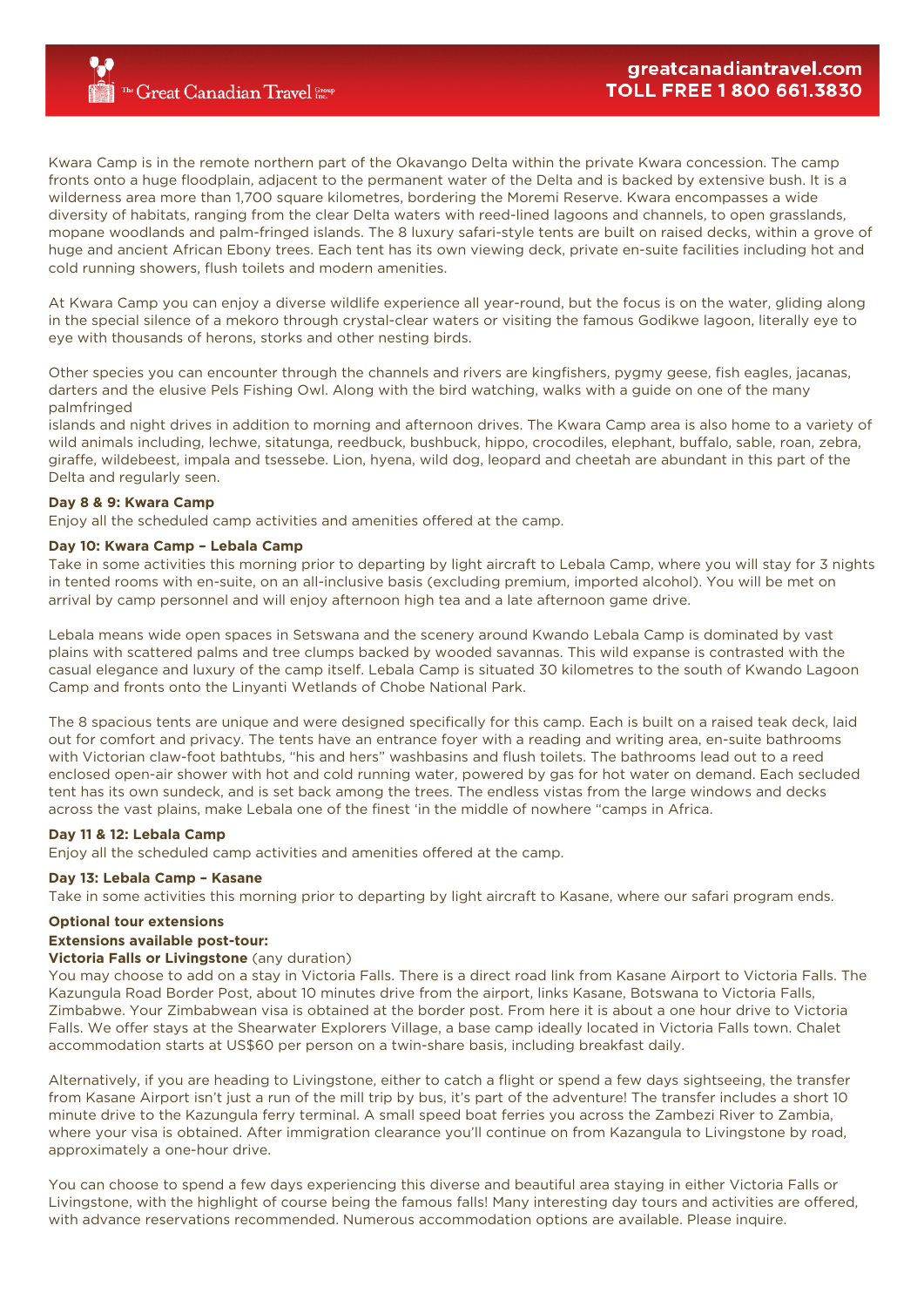**Little Makalolo Camp** (post-tour), 4 days/3 nights or 3 days/2 nights Transfer by air to Hwange National Park, Zimbabwe to Little Makalolo Camp. Situated in a remote and private concession within the vast and iconic Hwange National Park, Little Makalolo is one of the few camps built within the park boundaries. Legendary for its array of wildlife, particularly massive herds of elephant and buffalo, you can expect a holiday of a lifetime. Our smiling staff will welcome you into your luxurious ensuite safari-style tent nestled in the treeline. A productive waterhole in front of camp will offer you hours of entertainment from our raised platform or plunge pool, while the lounge and dining areas will provide you with shaded relaxation. With space for only for 12 guests in camp, Little Makalolo is a place of wellbeing and seclusion.

Our safari partner in Hwange has partnered with the National Park in jointly combating the effects of poaching along Hwange's southern boundary, an area beyond their concession. The park is predominately Kalahari sandveld supporting teak and mopane woodlands, dry acacia scrub and is interspersed with saltpans and grasslands. We focus on game drives; however, a well-situated bunker hide provides an idyllic way to spend a lazy afternoon while watching passing wildlife. You will typically see elephant, buffalo, sable, roan, southern giraffe, blue wildebeest, impala and sometimes even gemsbok. Lion, leopard, wild dog and cheetah are regularly sighted. Bird life is prolific with more than 400 species found here. Guided walks may also be arranged on request. After your fascinating stay here comes to an end you will fly back to Victoria Falls, where you can catch your onward flight.

### **Cape Town, South Africa** (any duration)

Fly from Victoria Falls to the playground of South Africa, Cape Town. Known as one of, if not the most beautiful city in the world, Cape Town really does offer it all, from ocean side beaches, to stunning views from the surrounding mountains, to excellent wine from many nearby vineyards and breathtaking coastal drives. A great escape from the cold winter weather in Canada and the Northern US. A wide variety of accommodation is available, starting at just CA\$145 per night for a double room at the Dale Court Guest House right up to luxurious 5 star hotels. Excellent and interesting day tours are on offer in the city and surrounding countryside.

### Details

**Group Size:** max. 12

### **Call for dates and pricing**

**Trip Code:**

008676-R15

# INCLUDED

• 2 nights of accommodation with breakfast and dinner in Kigali, Park Inn by Radisson or similar

- City tour of Kigale
- Transfer by road from Kigale to Nkuringo Gorilla Lodge, Bwindi National Park, including lunch en route
- 2 nights of accommodation with breakfast and dinner, Nkuringo Gorilla Lodge
- Transfers between the lodge and the National Park Office
- Gorilla permit
- Guided gorilla trek in Bwindi Impenetrable National Park, including packed lunch
- Transfer from Nkuringo Gorilla Lodge to Kigale
- 1 night of accommodation with breakfast and dinner in Kigale, Chez Lando Hotel or similar
- Scheduled light aircraft flights between camps
- Tented accommodation at camps
- All meals while at camp
- Local drinks (excludes premium imported brands and champagne)
- Laundry services
- Services of lodge guides and staff
- Twice-daily scheduled camp activities
- Park Fees
- Accommodation taxes, Tourism Levies, VAT and GST
- Escorted by Great Canadian Travel Africa Specialist

# NOT INCLUDED

- International flights to Kigale and from Victoria Falls
- Airfare from Kigali to Johannesburg one-way
- Airfare from Johannesburg to Maun one-way
- Accommodation in Johannesburg
- Extra accommodation in Kigali pre or post-tour, as required depending on your flight schedule
- Meals not specified